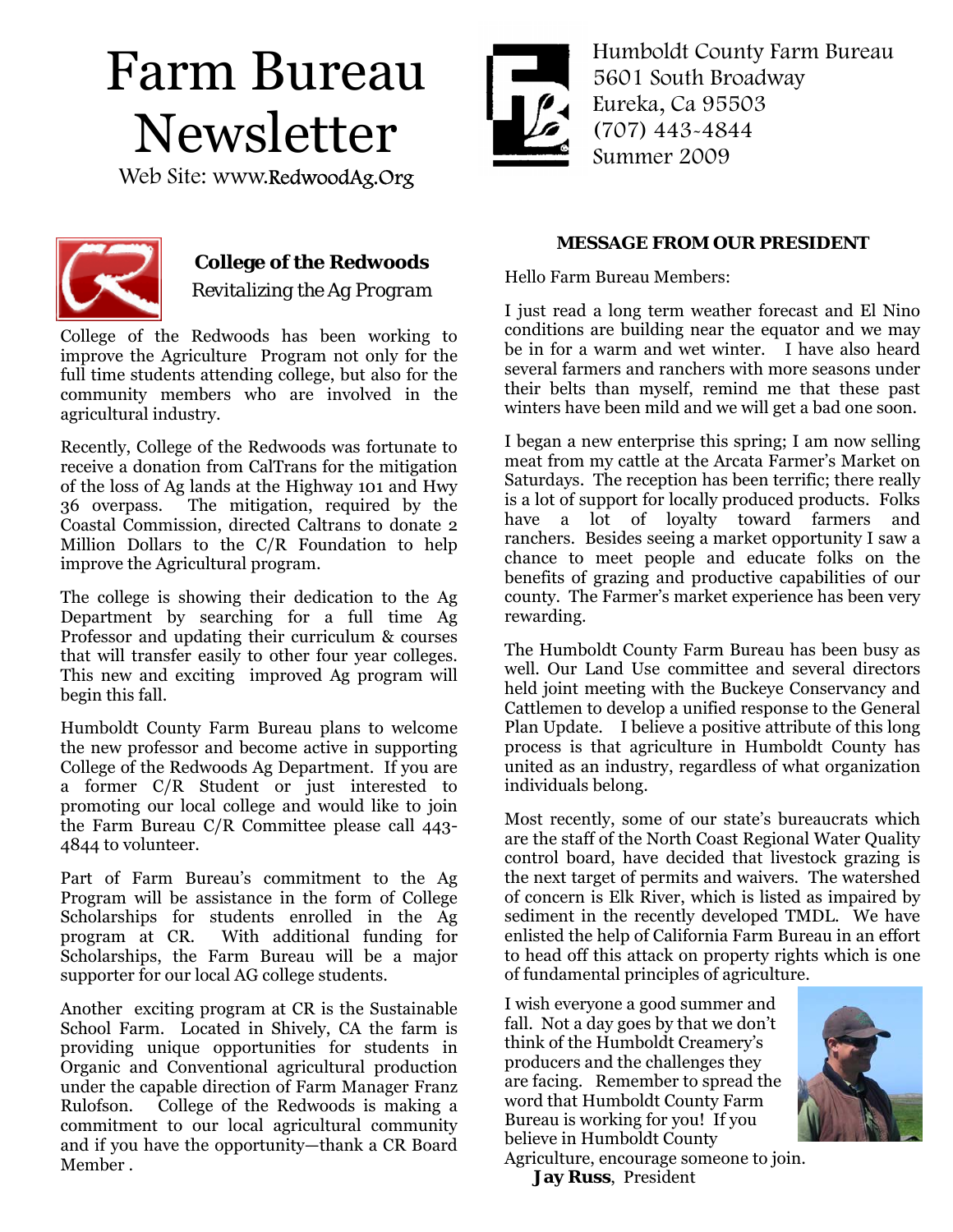The Farm Bureau has received notification that the **Estate of Sterling Paddock** has been finalized and the Farm Bureau will receive approximately ONE MILLION dollars in cash and property to add to their growing Scholarship Program. Mr. Paddock, who was a cousin to the late Lanette Rousseau, was impressed with the Farm Bureau's professional handling of our Rousseau Scholarships and decided leave his estate to the Farm Bureau for additional college scholarships. Applications for scholarships are due on April 1<sup>st</sup> of each year and the applications with more information is on our web site at WWW.REDWOODAG.ORG





The Humboldt County Farm Bureau is pleased to announce the 2009 recipients of the Henri & Lanette Rousseau Memorial Scholarships. Both Henri and Lanette Rousseau were lifelong members of Farm Bureau and active on its Board of Directors.

Students must have graduated from a Humboldt County High School and must be attending an accredited College with a major in Agriculture, Science, Education, or Vocational Education.

This year, 49 scholarships for over \$53,000 were awarded to graduating Seniors and College renewal students.

#### ♦♦♦♦

#### **Humboldt Woolgrowers Enhance Scholarships**

The Board of Directors of the Humboldt County Woolgrowers have voted to donate \$15,000 to the Farm Bureau Scholarship Program for the establishment of a Woolgrowers Scholarship. The Woolgrowers will take an active<br>part in selecting the individuals for this award and by using the interest only from this account we will enable the program to continue into the future.

## *Thank You Oak World for your support at the 2009 Redwood Acres*

*Fair!* Oak World Discount Furniture 402 Harris St. Eureka CA 95503 (707) 444-8081 or (707) 444-2533 oakworldeureka@aol.com Ask for Pete!

# **2009 Farm Bureau Scholarship Winners Announced**

**Arcata High School:** Graduating Seniors: Adrienne Horner, Caitlyn La Haie, Jeffery Mason, and Kayla Susmilch. College Students: Rebecca Harnden, Andrea Watson, Nickolas Forsburg, Sienna Fry, Jana Van Duzer, and Rachael Wiltrout.

**Eureka High School:** Graduating Seniors: Aria Miles and Lukas Nickols. College Students: Emily Christensen and Holly LaCount.

**Ferndale High School:** Graduating Seniors: James Griggs, Jodi Grinsell, Danielle Jackson, Zacharia Leonardi, and Alayna Renner. College Students: Sarah Albers, Matt Pedrotti, Brice Titus, Dakota Darst, Dylan Feierabend, Nicole Ghidinelli, Jerilyn Grinsell, Rachele Lema, Kathryn O'Neil, Alex Renner, Elizabeth Titus, and Ronald Vevoda.

**Fortuna High School:** Graduating Seniors: Callie Buck, Karissa Hall, Lance Hunt, Bryce Lowry, Taylor Ann McCulloch, and Bruce Shiba. College Students: Alaina Fryrear, Cassie Markley, Brandi Crivello, Kiley Eicholtz, Niki Flosi, and Amber Reed.

**McKinleyville High School:** College Students: Garrett Jackson and Preston Sutter.

**South Fork High School:** Graduating Seniors: Devin Pritchard-Peterson. College Students: Michael Radenbaugh



*Express:EMPLOYMENT PROFESSIONALS* Express has an exciting announcement! Express Employment Professionals office is now SBA registered. We are now able to fulfill your set asides for small business vendors. If you're a private company with the goal of supporting locally owned businesses or a government agency with the requirement to meet a specific diversity quota, Express can meet all of your needs! Find out how Express can help provide you with staffing or Human Resource solutions, call us today at (707) 268-1866 or visit us at our office at 14 W Wabash Ave, Eureka . Eurekaca.expresspros.com

**FARM TEAM** is the easiest way to take part in the political process—and from the comfort of your own home! As a webbased program, you will receive an email Action Alert when your help is needed the most. Visit www.cfbf.com and look for the FARM TEAM button. With the united voice of family farmers and ranch-



ers across the state, we can protect California's rich agricultural heritage. PLEASE JOIN TODAY!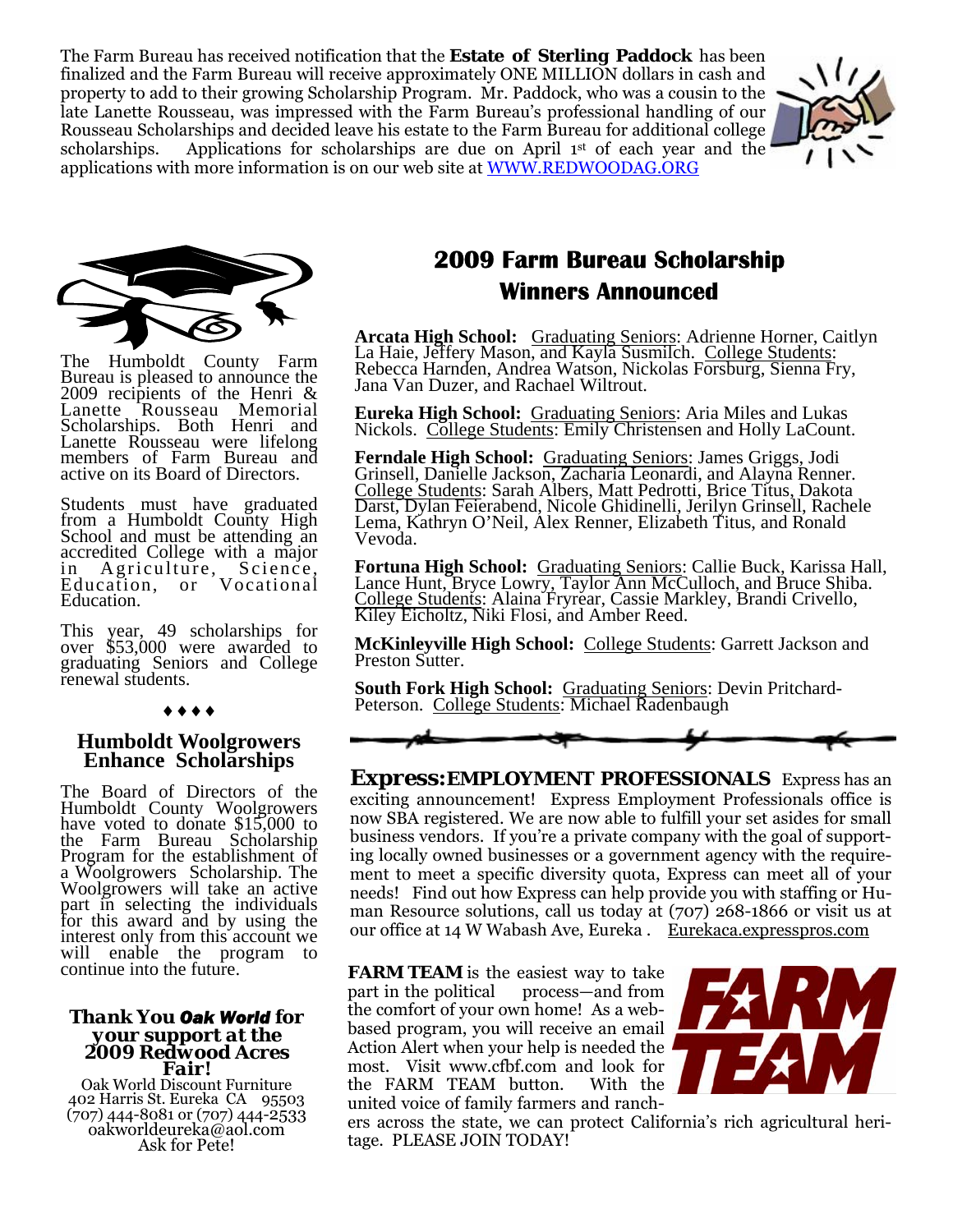

**Thank you for being a member of the Humboldt County Farm Bureau. It is with your support that we are able to continue to be an advocate for Agriculture In Humboldt County and beyond.** 

# **New Charitable 501(C)(3) Established**

The Humboldt County Farm Bureau Board of Directors has embarked on a new adventure by establishing a  $501(c)(3)$  Non-Profit Corporation. This new entity will be a stand alone organization with many of the same Board of Directors as the Farm Bureau Board.

The name of the organization is the *Redwood Agricultural Education Foundation* and the mission is intended to be a generator and organizer of a wide range of programs focused on providing education and information of use to agricultural community and those in production agriculture. The programs will be designed and presented to further the current and future agricultural education of the North Coast of California. These programs will include but not limited to:

- •Presentation of Educational Forums
- ●Sponsor of Community Educational Events.
- ●Support efforts to Educate & Coordinate various sectors of the production agriculture community
- ●Support of agricultural education, scholarships and endowments.

The  $501(c)(3)$  tax status will enable the organization to apply for many grants both state and national for Agriculture promotion and education. The organization will also be a vehicle to allow for gifts from individuals and estates for scholarships such as the Rousseau and Paddock estates.

With today's difficult economic times, it is unusual that a Non-Profit organization has the positive financial growth that we are seeing at the Farm Bureau. We hope to use this positive momentum to encourage more individuals and families to support the important programs which this new Non-Profit will offer—not only Scholarship but also educational programs and conservation opportunities. If you would like to learn more about the Redwood Agricultural Education Foundation and how this new 501 (c) (3) organization will operate, give us a call at the Farm Bureau at (707) 443-4844 or look for more information coming to you in the mail.

## **HUMBOLDT COUNTY FARM BUREAU**

5601 So. Broadway, Eureka, CA 95503 Phone: (707) 443-4844 Fax: (707) 443-0926



### **Farm Bureau Photo Contest**

Got Photos? Amateur photographers who are Farm Bureau members can earn cash prizes by competing in the 2009 California Farm Bureau photo contest. The member who enters a photo that best highlights California's Agriculture will receive the grand prize of \$500.00 cash! First place winners will receive \$250.00, and second will receive \$100.00.

In addition, children of Farm Bureau members who are aspiring photographers are encouraged to enter in the "Budding Artist" category. Prizes for this category include \$350.00 in cash and a copy of "Imagine This…Stories Inspired by Agriculture"

Photos may be in color or black and white and must have been taken in 2008 or 2009. Judges will consider the composition, lighting, creativity, and agricultural message of the photo.

**All entrees must be postmarked by Sept. 30, 2009. For entry forms** 

**and rules visit the Farm Bureau** 



**Web Site at www.cfbf.com or www.californiacountry.org**